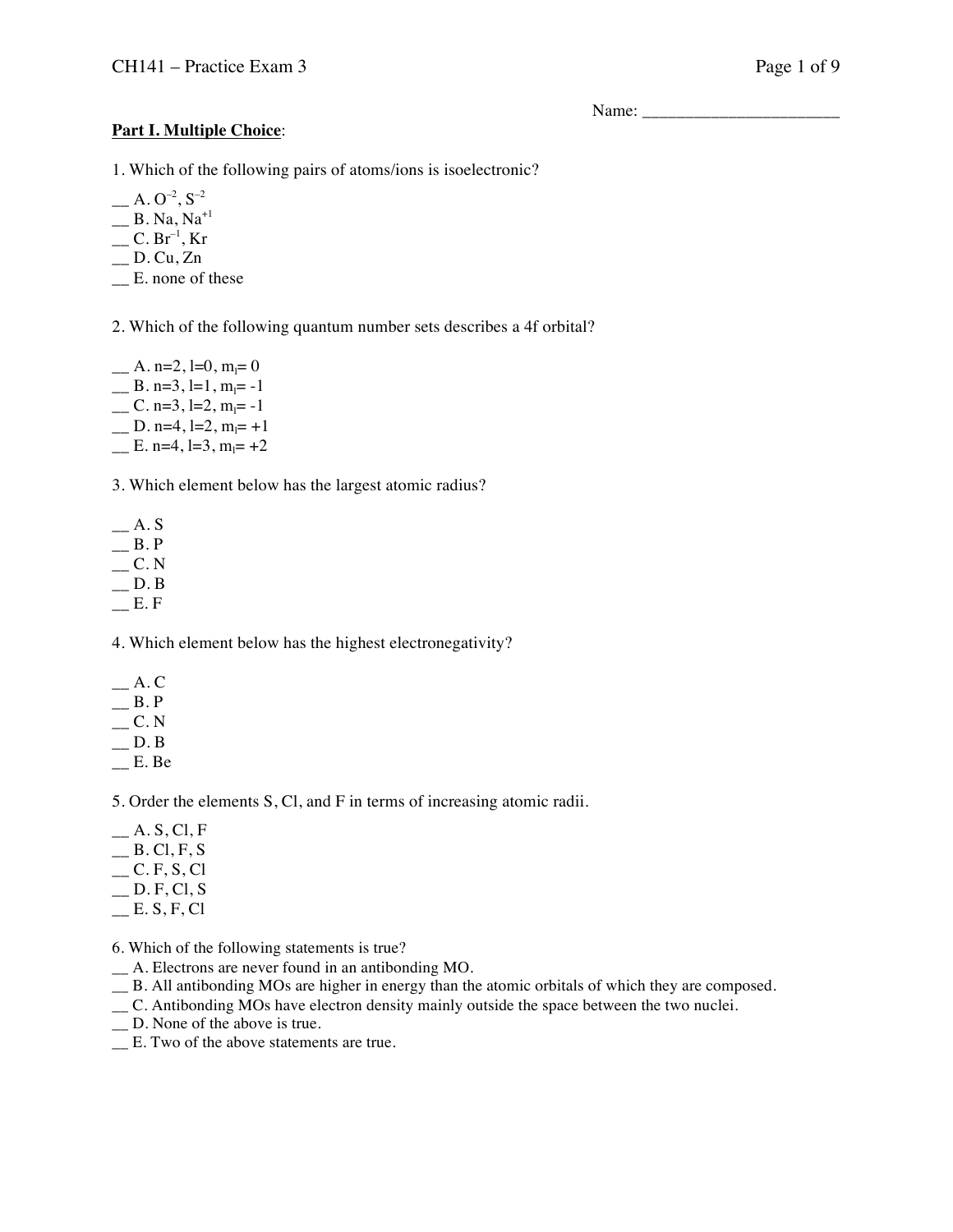## **Part II. Short Answers and Calculations** *To get full credit you must show all your work!*

7. Give the electron configuration for the following atoms and ions (condensed notation is OK).

 $Zr$  $V^{+3}$ 

8. Circle the correct answer for each of the following:

a) The lowest (least endothermic) 1st ionization energy: Li, Na, Mg

b) The greatest (most exothermic) electron affinity: As, Se, Br

9. Rank the following orbitals in an atom of hydrogen from lowest to highest energy (list them below in order using the  $\lt$  symbol and the  $=$  symbol if any orbitals are the same energy): 1s, 2s, 2p, 3s

10. Rank the following orbitals in an atom of sodium from lowest to highest energy (list them below in order using the  $\lt$  symbol and the  $=$  symbol if any orbitals are the same energy): 1s, 2s, 2p, 3s

*lowest energy highest energy*

11. How many electrons can be accommodated in the  $n = 4$  quantum shell?

12. In one sentence, clearly explain why NO has a small bond dipole (polar compound) and the oxygen has a partial negative charge. *You can draw a picture to support your answer.*

### *lowest energy highest energy*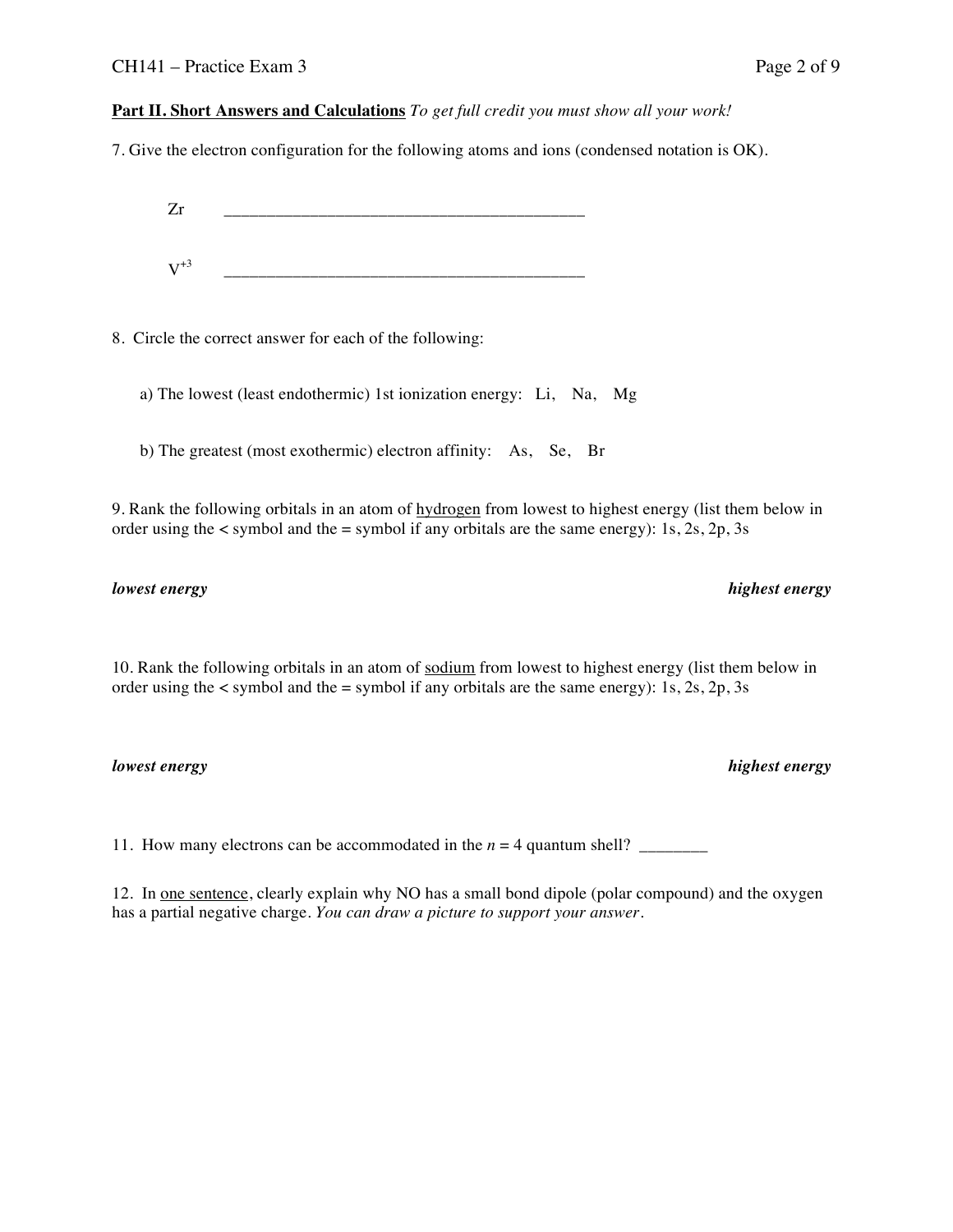13. In one sentence, clearly explain why CO has a small bond dipole (polar compound) and the oxygen has a partial positive charge. *You can draw a picture to support your answer.*

14. In one sentence, clearly explain why MgO has a much higher lattice energy than NaF.

15. For laughing gas,  $N_2O$ 

a) Draw a valid Lewis structure below (connectivity N–N–O). Assign formal charges to all atoms.

b) Draw two additional resonance structures of the structure you drew in part (a). Assign formal charges to all atoms.

c) Circle the single structure above (from the three structures in parts (a) and (b)) that most closely represents the true structure of  $N_2O$  and briefly explain your choice.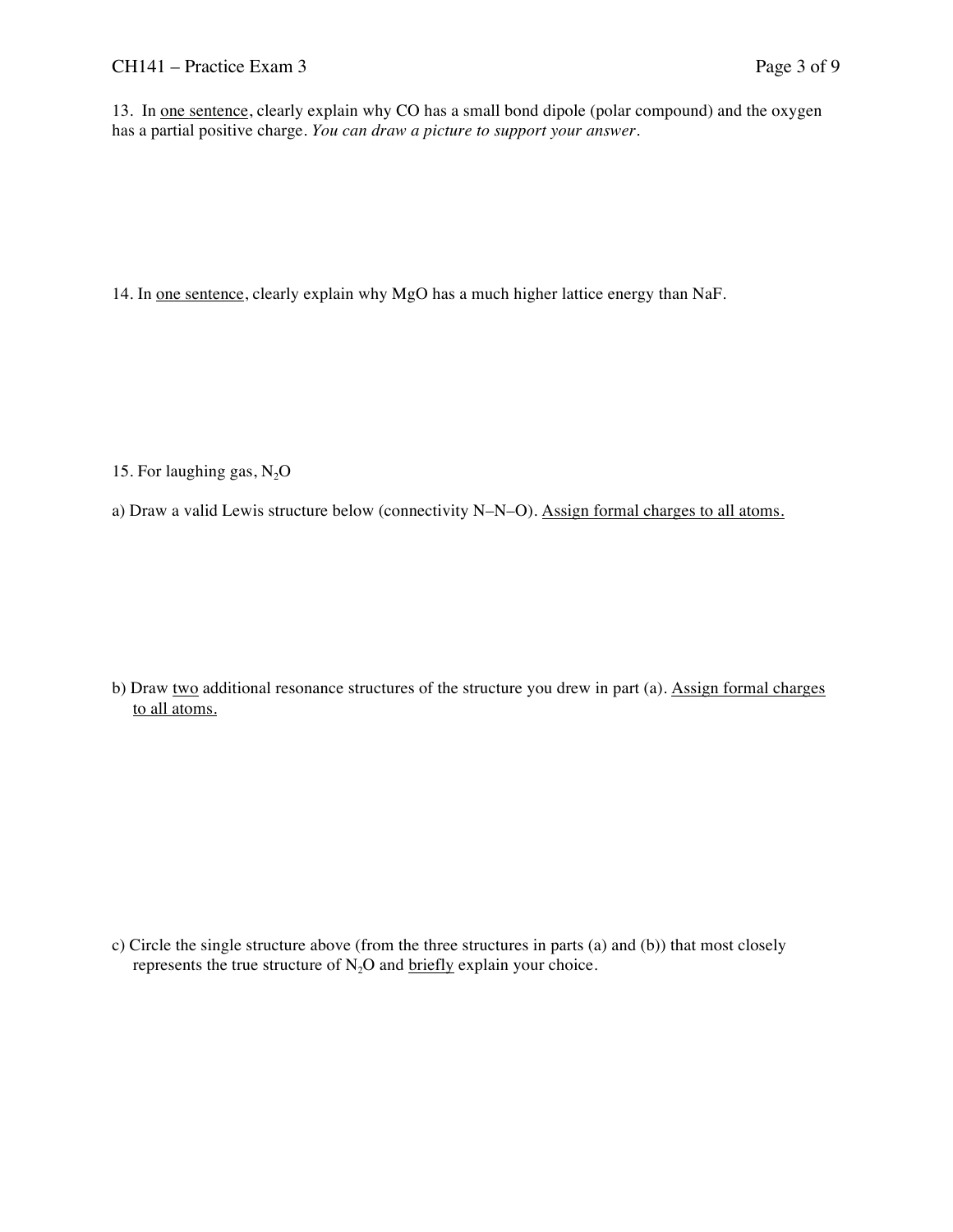16. Phosgene (COCl<sub>2</sub>) was used as a chemical warfare agent in World War I. It can be synthesized by reacting carbon monoxide with chlorine as shown below. Use the table of bond enthalpies to estimate the heat of reaction  $(\Delta H_{rxn})$  for the formation of phosgene.

$$
CO + Cl_2 \rightarrow COCl_2
$$

| Bond type | <b>Bond Enthalpy</b> |
|-----------|----------------------|
|           | (kJ/mol)             |
| $C=O$     | 360                  |
| $C=O$     | 750                  |
| $C = O$   | 1070                 |
| $C-C1$    | 330                  |
| $Cl-Cl$   | 240                  |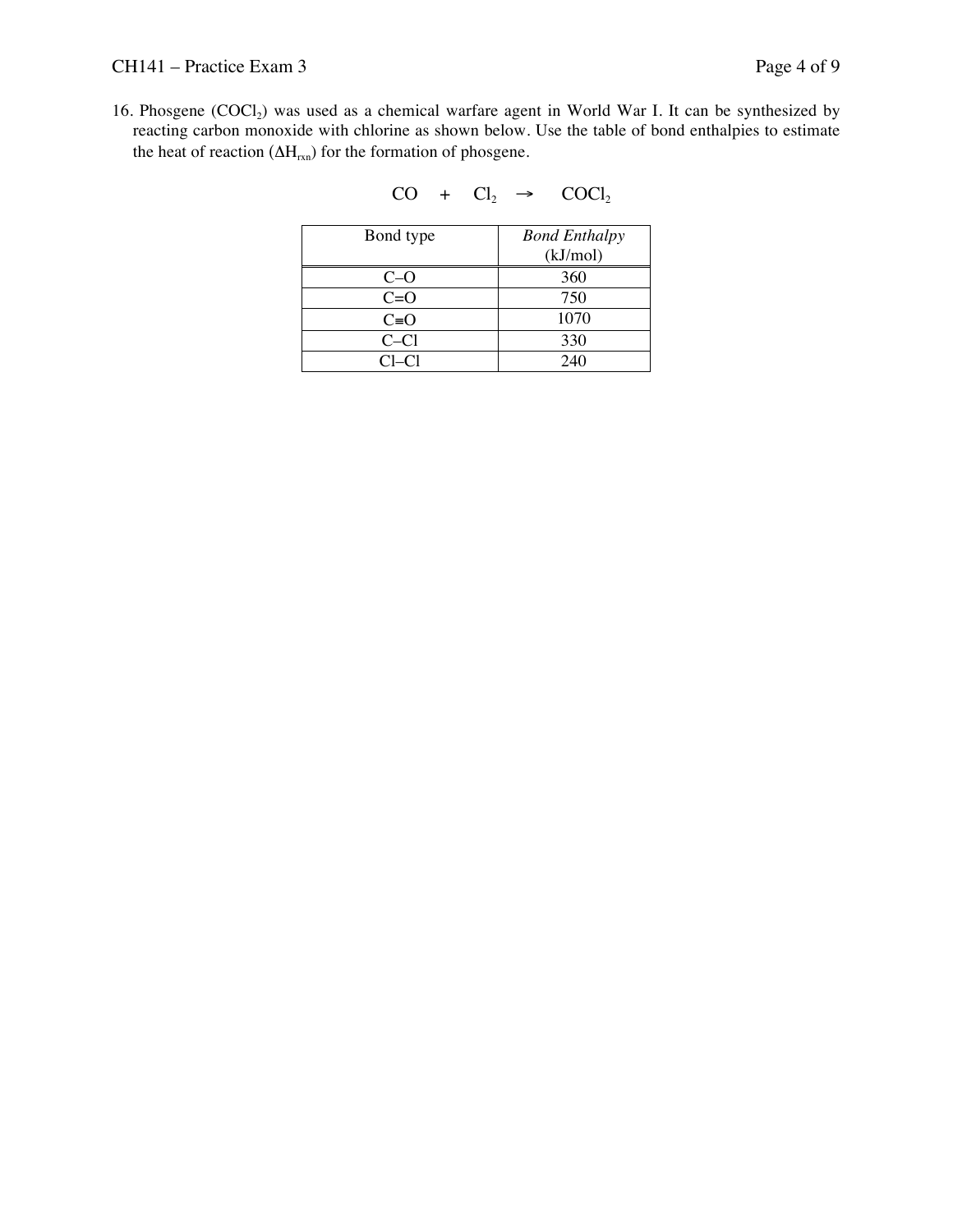16. Complete the following Table:

| <b>Chemical Formula:</b> SiF <sub>4</sub>                                                     | <b>Chemical Formula:</b> $NO_2^+$                                                             |
|-----------------------------------------------------------------------------------------------|-----------------------------------------------------------------------------------------------|
| <b>Lewis Structure:</b>                                                                       | Lewis Structure: (nitrogen is the central atom)                                               |
| Molecular Geometry: (words only, you do not<br>have to draw the molecule in three dimensions) | Molecular Geometry: (words only, you do not<br>have to draw the molecule in three dimensions) |
| <b>Molecular Polarity</b> (yes/no):                                                           | <b>Molecular Polarity</b> (yes/no):                                                           |
| <b>Hybridization</b> of the Si atom:                                                          | <b>Hybridization</b> of the N atom:                                                           |
| <b>Bond Angle for F-Si-F</b>                                                                  | <b>Bond Angle for O-N-O</b>                                                                   |
| <b>Number of <math>\sigma</math> bonds</b> for $SiF_4$                                        | <b>Number of <math>\sigma</math> bonds</b> for NO <sub>2</sub> <sup>+</sup>                   |
| <b>Number of <math>\pi</math> bonds</b> for SiF <sub>4</sub>                                  | <b>Number of <math>\pi</math> bonds</b> for NO <sub>2</sub> <sup>+</sup>                      |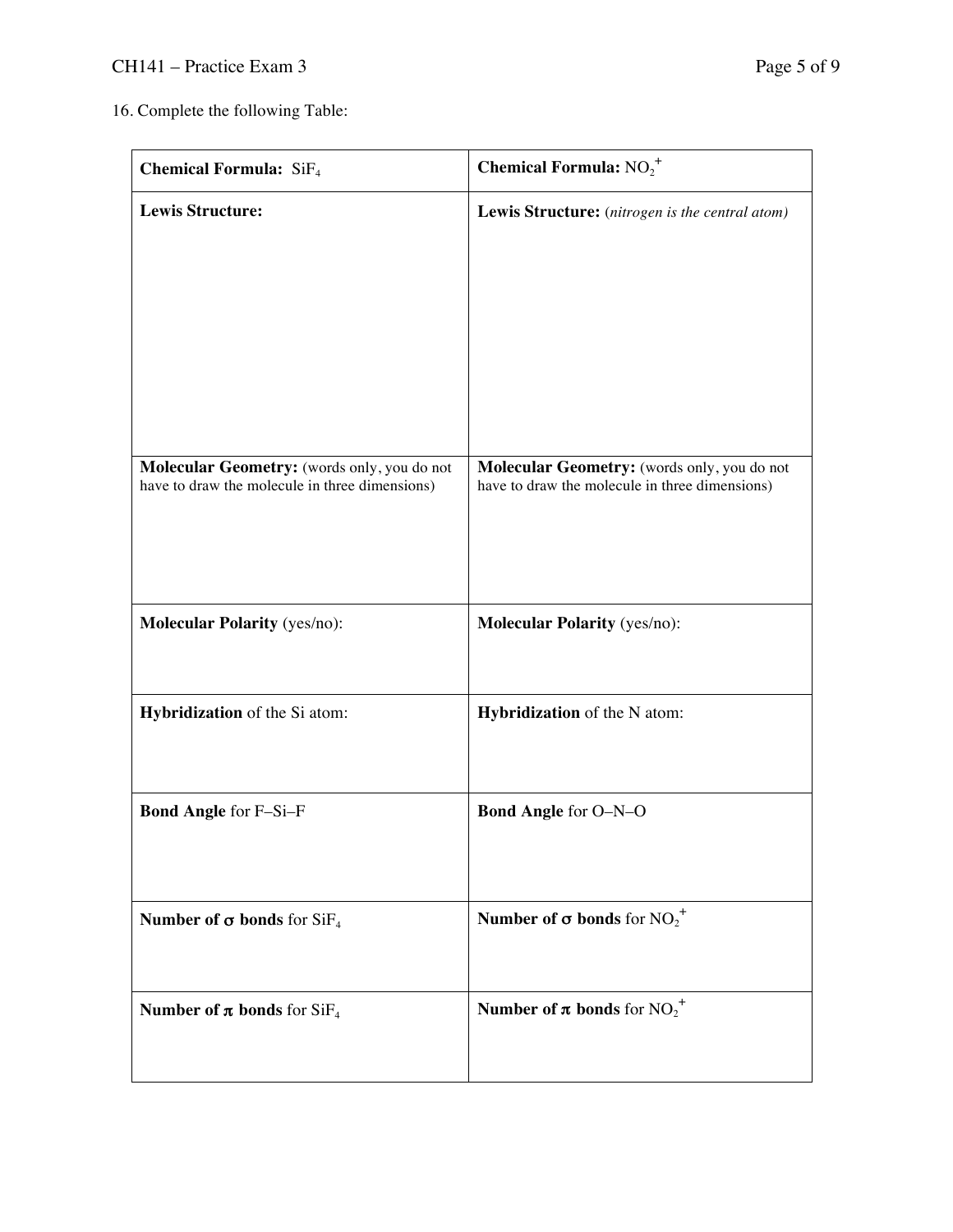# **Extra Practice Problems (beyond the length of a 60-min exam)**

11. Draw a valid Lewis dot structure for the following molecules:

a) NCO-

b)  $NF<sub>3</sub>$ 

12. Indicate the shape and bond angles and polarity of each molecule given the following Lewis structures:



13. Which of the following molecules are polar (SHOW WORK)?  $CCl_4$   $H_2O$   $CO_2$   $O_3$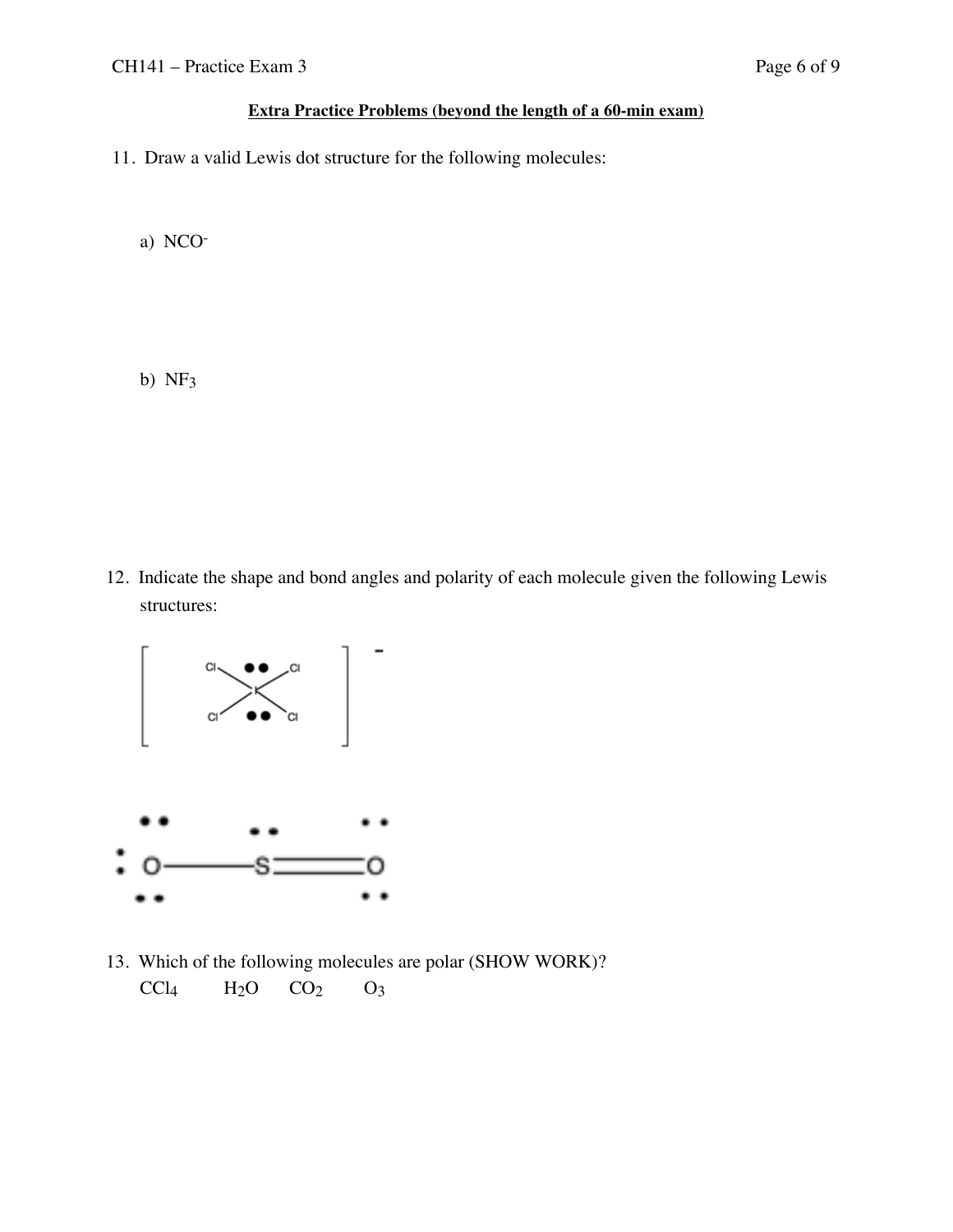- 14. Draw three possible resonance structures for OCS. Indicate and briefly explain which structure is the most important.
- 15. Indicate the geometric shape and polarity of the following molecules. Use VSEPR theory; you must draw diagrams for each molecule.
	- a)  $ClO<sub>3</sub>$
	- b)  $ICl2^-$

16. Using a MO diagram, determine the bond order and magnetic properties of the following diatomic molecules: BN, BN<sup>+</sup>, and BN<sup>-</sup>. Which molecule is most stable?

17. Draw a molecular orbital diagram for the molecule NO, nitrogen oxide. Using the diagram answer the following questions.

(i) What is the highest energy molecular orbital to which an electron or electrons have been  $\text{assigned?}$ 

(ii) How many net sigma (σ) bonds are there? \_\_\_\_\_\_\_\_\_\_\_\_

(iii) How many net pi  $(\pi)$  bonds?

 $(iv)$  What is the N-O bond order?  $\frac{1}{2}$ 

(v) Is the molecule diamagnetic or paramagnetic? \_\_\_\_\_\_\_\_\_\_\_\_

(vi) If the molecule is oxidized to the nitrosonium ion,  $NO<sup>+</sup>$ , the N-O bond is (longer )( shorter ) \_\_\_\_\_\_\_\_\_\_\_\_ and it is ( stronger)(weaker ) \_\_\_\_\_\_\_\_\_\_\_\_ than in NO.

15. Propose a hybridization and bonding scheme that will explain the geometry and bond character of the  $NO<sub>2</sub><sup>-</sup>$  anion given the following lewis structure.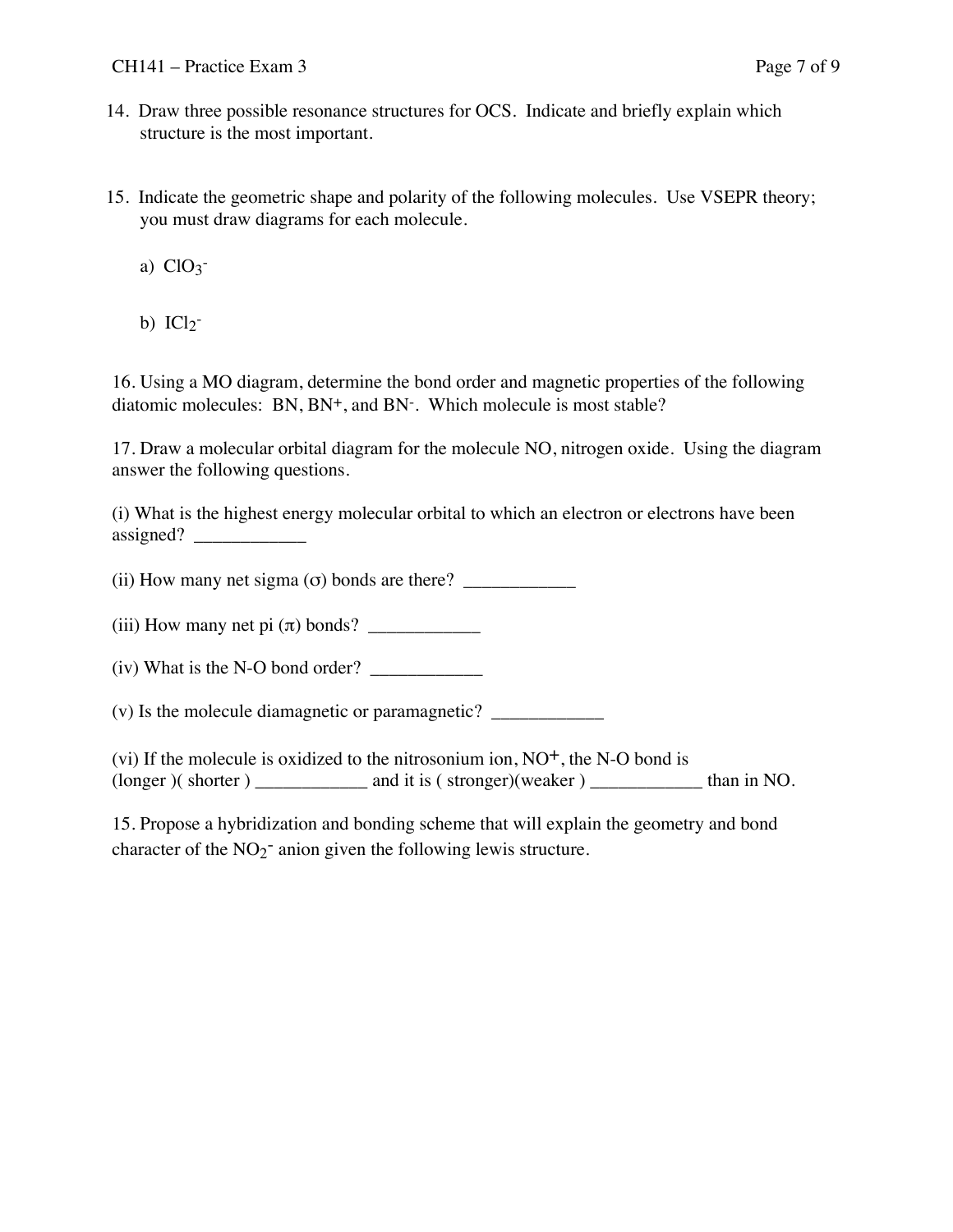| $\frac{8}{1}$                        | $\sim$ | <b>PERE</b>                                                    |               | $e \frac{1}{2}$                                                                              | neon | 20.18                  |             |                   | $\overset{\circ}{\blacktriangle} \check{\blacktriangle}$                                                                                                                                                                                                                                                                                                                                                                                                                                                                      |                |               | $\sum_{\substack{\text{is odd}\\ \text{is odd}}}$                                                                                                                                                                                                                                                                                                                                                                                       |                | $54$ $\times$ $\frac{6}{9}$                                                                                                                                                                                                                                                                                                                                                                                                     | 131.3                                               | $86\,$ | $R_{\text{max}}$                                                                                                                                                                                                                                                                                                                                    |                    |       |               |                                                                  |               |                |                                                                                                                                                                                                                                                                                                                                                                                                                |                   |       |                    |                                                                        |                                                                                                           |                                               |
|--------------------------------------|--------|----------------------------------------------------------------|---------------|----------------------------------------------------------------------------------------------|------|------------------------|-------------|-------------------|-------------------------------------------------------------------------------------------------------------------------------------------------------------------------------------------------------------------------------------------------------------------------------------------------------------------------------------------------------------------------------------------------------------------------------------------------------------------------------------------------------------------------------|----------------|---------------|-----------------------------------------------------------------------------------------------------------------------------------------------------------------------------------------------------------------------------------------------------------------------------------------------------------------------------------------------------------------------------------------------------------------------------------------|----------------|---------------------------------------------------------------------------------------------------------------------------------------------------------------------------------------------------------------------------------------------------------------------------------------------------------------------------------------------------------------------------------------------------------------------------------|-----------------------------------------------------|--------|-----------------------------------------------------------------------------------------------------------------------------------------------------------------------------------------------------------------------------------------------------------------------------------------------------------------------------------------------------|--------------------|-------|---------------|------------------------------------------------------------------|---------------|----------------|----------------------------------------------------------------------------------------------------------------------------------------------------------------------------------------------------------------------------------------------------------------------------------------------------------------------------------------------------------------------------------------------------------------|-------------------|-------|--------------------|------------------------------------------------------------------------|-----------------------------------------------------------------------------------------------------------|-----------------------------------------------|
|                                      |        | $\overline{1}$                                                 |               | $\overline{\mathbf{L}}$ is a set $\overline{\mathbf{L}}$ is a set of $\overline{\mathbf{L}}$ |      |                        |             | ະ ບ               | chlorine<br>35.45                                                                                                                                                                                                                                                                                                                                                                                                                                                                                                             |                |               | $\begin{array}{c} {\bf 35}\\ \bf 56\\ \hline \text{Bromine}\\ \text{1000}\\ \text{11.5}\end{array}$                                                                                                                                                                                                                                                                                                                                     |                | $5^{\circ}$ $-$                                                                                                                                                                                                                                                                                                                                                                                                                 | $\begin{array}{c}\n 126.9 \\  -126.9\n \end{array}$ |        | $\frac{85}{4}$                                                                                                                                                                                                                                                                                                                                      | astatine           |       |               |                                                                  |               |                | $\begin{array}{c}\n\mathbf{7} \\ \blacksquare\n\end{array}$                                                                                                                                                                                                                                                                                                                                                    |                   |       | 103                | Ľ                                                                      | lawrencium                                                                                                |                                               |
|                                      |        | $\frac{6}{2}$                                                  |               | $^{\circ}$ O                                                                                 |      | oxygen<br>16.00        |             | ຼ $\infty$        | 32.07                                                                                                                                                                                                                                                                                                                                                                                                                                                                                                                         |                |               | $\sum_{n=0}^{34}\bigoplus_{\substack{3\leq n\leq 3\\ \text{is odd}}}$                                                                                                                                                                                                                                                                                                                                                                   |                | $52$<br>$\frac{1}{2}$<br>$\frac{1}{2}$<br>$\frac{1}{2}$<br>$\frac{1}{2}$<br>$\frac{1}{2}$                                                                                                                                                                                                                                                                                                                                       |                                                     |        | $\frac{a}{\sqrt{2}}$ of $\frac{a}{\sqrt{2}}$                                                                                                                                                                                                                                                                                                        |                    |       |               |                                                                  |               |                | $\sum_{\substack{p \text{ the number }\\ \text{time}}}$                                                                                                                                                                                                                                                                                                                                                        |                   |       | 102                | $N_{\text{obs}}$                                                       |                                                                                                           |                                               |
|                                      |        | $\frac{15}{2}$                                                 |               | $\sum_{\substack{\text{time on} \\ \text{time}}}$                                            |      |                        |             | $\frac{1}{10}$ or | phosphorus<br>30.97                                                                                                                                                                                                                                                                                                                                                                                                                                                                                                           |                |               | $\begin{matrix} 33 \\ \text{As} \\ \text{as} \\ \text{as} \\ \text{as} \end{matrix}$                                                                                                                                                                                                                                                                                                                                                    |                | $\begin{bmatrix} 2 \\ 3 \\ 4 \end{bmatrix}$                                                                                                                                                                                                                                                                                                                                                                                     |                                                     |        | $\begin{matrix} 3 \\ 3 \\ 2 \\ 3 \\ 3 \\ 3 \\ 3 \end{matrix}$                                                                                                                                                                                                                                                                                       |                    |       |               |                                                                  |               | 69             | $\begin{array}{c} \displaystyle \mathop{\hbox{Hom}}_{\text{filling}} \end{array}$                                                                                                                                                                                                                                                                                                                              |                   |       |                    | 101 $\overline{\text{Md}}$ <sub>mendelevium</sub>                      |                                                                                                           | This periodic table is dated 19 February 2010 |
|                                      |        | $\frac{4}{3}$                                                  |               | ∘ ບ                                                                                          |      | carbon<br>12.01        |             |                   | $\overset{\text{\tiny def}}{\leftarrow} \mathbf{2} \overset{\text{\tiny def}}{\leftarrow} \mathbf{3} \overset{\text{\tiny def}}{\leftarrow} \mathbf{4}$                                                                                                                                                                                                                                                                                                                                                                       |                |               | 32<br>Gemanium<br>germanium<br>72.64                                                                                                                                                                                                                                                                                                                                                                                                    |                | $\begin{array}{c} \mathbb{S} \\ \mathbb{S} \end{array} \begin{array}{c} \mathbb{S} \\ \mathbb{S} \end{array} \begin{array}{c} \mathbb{S} \\ \mathbb{S} \end{array}$                                                                                                                                                                                                                                                             |                                                     |        | $\begin{picture}(20,5) \put(0,0) {\put(0,0){15pt} \put(0,0){\line(1,0){15pt} \put(0,0){\line(1,0){15pt} \put(0,0){\line(1,0){15pt} \put(0,0){\line(1,0){15pt} \put(0,0){\line(1,0){15pt} \put(0,0){\line(1,0){15pt} \put(0,0){\line(1,0){15pt} \put(0,0){\line(1,0){15pt} \put(0,0){\line(1,0){15pt} \put(0,0){\line(1,0){15pt} \put(0,0){\line(1,$ |                    |       |               |                                                                  |               | $^{68}$        | $\begin{array}{l} \vspace{2mm} \rule{0mm}{2mm} \rule{0mm}{2mm} \rule{0mm}{2mm} \rule{0mm}{2mm} \rule{0mm}{2mm} \rule{0mm}{2mm} \rule{0mm}{2mm} \rule{0mm}{2mm} \rule{0mm}{2mm} \rule{0mm}{2mm} \rule{0mm}{2mm} \rule{0mm}{2mm} \rule{0mm}{2mm} \rule{0mm}{2mm} \rule{0mm}{2mm} \rule{0mm}{2mm} \rule{0mm}{2mm} \rule{0mm}{2mm} \rule{0mm}{2mm} \rule{0mm}{2mm} \rule{0mm}{2mm} \rule{0mm}{2mm} \rule{0mm}{2mm$ |                   |       | 100                | $F_{\text{enium}}$                                                     |                                                                                                           |                                               |
|                                      |        | $\frac{3}{2}$                                                  |               |                                                                                              |      |                        |             |                   | $\begin{array}{c} \n 13 \\  \hline\n \text{Al} \\  \text{Al} \\  \text{Al} \\  \text{Al} \\  \text{Al} \\  \text{Al} \\  \text{Al} \\  \text{Al} \\  \text{Al} \\  \text{Al} \\  \text{Al} \\  \text{Al} \\  \text{Al} \\  \text{Al} \\  \text{Al} \\  \text{Al} \\  \text{Al} \\  \text{Al} \\  \text{Al} \\  \text{Al} \\  \text{Al} \\  \text{Al} \\  \text{Al} \\  \text{Al} \\  \text{Al} \\  \text{Al} \\  \text{Al} \\  \text{Al} \\  \text{Al} \\  \text{Al} \\  \text{Al} \\  \text{Al} \\  \text{Al} \\  \text{Al}$ |                |               | $\overline{\mathbf{S}}\ \overline{\mathbf{S}}_{\text{min}}^{\text{max}}$                                                                                                                                                                                                                                                                                                                                                                | 49             | $\underline{\mathbf{c}}$                                                                                                                                                                                                                                                                                                                                                                                                        | 114.8                                               |        | ≌ ⊵                                                                                                                                                                                                                                                                                                                                                 | thallium<br>204.4  |       |               |                                                                  |               |                | $\overline{5}$ $\overline{1}$ $\overline{2}$ $\overline{5}$ $\overline{4}$ $\overline{3}$ $\overline{4}$ $\overline{5}$ $\overline{4}$ $\overline{5}$ $\overline{5}$ $\overline{5}$ $\overline{5}$                                                                                                                                                                                                             |                   |       |                    | $\begin{matrix}\n\mathbf{9} \\ \mathbf{5} \\ \mathbf{1}\n\end{matrix}$ |                                                                                                           |                                               |
|                                      |        |                                                                |               |                                                                                              |      |                        |             |                   | 12                                                                                                                                                                                                                                                                                                                                                                                                                                                                                                                            |                |               | $\begin{matrix} \mathbb{S} & \mathbb{S} \\ \mathbb{S} & \mathbb{S} \\ \mathbb{N} & \mathbb{S} \end{matrix} \begin{matrix} \mathbb{S} \\ \mathbb{S} \\ \mathbb{S} \end{matrix}$                                                                                                                                                                                                                                                          |                | $\overset{48}{\text{Cd}}$                                                                                                                                                                                                                                                                                                                                                                                                       |                                                     |        | $\overset{\odot}{\mathbf{F}}\overset{\mathbf{D}}{\mathbf{F}}\overset{\mathbf{F}}{\underset{\mathbf{F}}{\mathbf{F}}}\overset{\mathbf{F}}{\overset{\mathbf{G}}{\mathbf{F}}}}\overset{\mathbf{F}}{\mathbf{F}}$                                                                                                                                         |                    |       |               | $\overset{\scriptscriptstyle \cong}{\scriptscriptstyle \sim}$ ວົ | copernicium   |                | $\begin{bmatrix} 66 \\ \text{Oy} \\ \text{Oysproslum} \\ \text{162.5} \\ \end{bmatrix}$                                                                                                                                                                                                                                                                                                                        |                   |       |                    | $\frac{1}{3}$ ចិ                                                       | californium                                                                                               |                                               |
|                                      |        |                                                                |               |                                                                                              |      |                        |             |                   | <u>h</u>                                                                                                                                                                                                                                                                                                                                                                                                                                                                                                                      |                |               | $\begin{matrix} \mathbb{R} \\ \mathbb{C} \end{matrix} \begin{matrix} \mathbb{R} \\ \mathbb{R} \\ \mathbb{R} \end{matrix}$                                                                                                                                                                                                                                                                                                               |                | $rac{1}{4}$ $\frac{1}{4}$ $\frac{1}{8}$ $\frac{1}{8}$ $\frac{1}{8}$                                                                                                                                                                                                                                                                                                                                                             |                                                     |        | $\begin{matrix} 5 \\ 4 \\ 3 \\ 6 \\ 7 \end{matrix}$                                                                                                                                                                                                                                                                                                 |                    |       |               | $\frac{1}{2}$<br>Rg<br>reenium                                   |               | 65             | $\mathbf{a}$                                                                                                                                                                                                                                                                                                                                                                                                   | terbium<br>158.9  |       |                    | 97<br>BK<br>bekellum                                                   |                                                                                                           |                                               |
| IUPAC Periodic Table of the Elements |        |                                                                |               |                                                                                              |      |                        |             |                   | $\overline{0}$                                                                                                                                                                                                                                                                                                                                                                                                                                                                                                                |                |               | $8\sum_{\substack{80\\ 68}}$                                                                                                                                                                                                                                                                                                                                                                                                            | $\frac{4}{6}$  | $P_{\text{adium}}$                                                                                                                                                                                                                                                                                                                                                                                                              |                                                     |        | $\frac{1}{\sqrt{2}}$                                                                                                                                                                                                                                                                                                                                | platinum<br>195.1  |       |               | ິ⊂<br>ລິ                                                         | darmstadtium  | 64             | $\frac{Gd}{\text{gadulum}}$                                                                                                                                                                                                                                                                                                                                                                                    |                   |       | 96                 | $C_{\text{min}}$                                                       |                                                                                                           |                                               |
|                                      |        |                                                                |               |                                                                                              |      |                        |             |                   | ၜ                                                                                                                                                                                                                                                                                                                                                                                                                                                                                                                             |                |               | $\frac{27}{9}$ $\frac{6}{9}$ $\frac{4}{9}$ $\frac{3}{9}$                                                                                                                                                                                                                                                                                                                                                                                | 45             | $\begin{array}{c} \text{Rb} \\ \text{Rb} \\ \text{Rb} \\ \text{Rb} \\ \text{Rb} \\ \text{Rb} \\ \text{Rb} \\ \text{Rb} \\ \text{Rb} \\ \text{Rb} \\ \text{Rb} \\ \text{Rb} \\ \text{Rb} \\ \text{Rb} \\ \text{Rb} \\ \text{Rb} \\ \text{Rb} \\ \text{Rb} \\ \text{Rb} \\ \text{Rb} \\ \text{Rb} \\ \text{Rb} \\ \text{Rb} \\ \text{Rb} \\ \text{Rb} \\ \text{Rb} \\ \text{Rb} \\ \text{Rb} \\ \text{Rb} \\ \text{Rb} \\ \text{$ |                                                     |        | $\frac{1}{2}$                                                                                                                                                                                                                                                                                                                                       | iridium<br>$192.2$ |       |               | $\frac{1}{2}$                                                    | meitherium    | 63             | Εu                                                                                                                                                                                                                                                                                                                                                                                                             | europium<br>152.0 |       | 95                 | $\mathbf{A}$ m                                                         |                                                                                                           |                                               |
|                                      |        |                                                                |               |                                                                                              |      |                        |             |                   | $\infty$                                                                                                                                                                                                                                                                                                                                                                                                                                                                                                                      |                |               | $86$ $\mathbf{R}$ $\frac{5}{2}$                                                                                                                                                                                                                                                                                                                                                                                                         |                | $\frac{4}{\sqrt{2}}$                                                                                                                                                                                                                                                                                                                                                                                                            |                                                     |        | $\overset{\text{\tiny{76}}}{\mathbf{0}}\overset{\text{\tiny{8}}}{\underset{\text{\tiny{802}}}{\mathbf{5}}}$                                                                                                                                                                                                                                         |                    |       | 108           | $\frac{1}{2}$                                                    |               | 62             | $\mathsf{Sm}$                                                                                                                                                                                                                                                                                                                                                                                                  | samarium<br>150.4 |       |                    | $\begin{matrix} 4 \\ 0 \\ 0 \\ 0 \\ \end{matrix}$                      |                                                                                                           |                                               |
|                                      |        |                                                                |               |                                                                                              |      |                        |             |                   |                                                                                                                                                                                                                                                                                                                                                                                                                                                                                                                               |                |               | $\begin{bmatrix} 25 \\ 25 \\ \text{Mn} \end{bmatrix}$                                                                                                                                                                                                                                                                                                                                                                                   |                | $+3$<br>$+6$<br>$+6$<br>$+6$<br>$+6$<br>$+6$<br>$+6$<br>$+6$<br>$+6$<br>$+6$<br>$+6$<br>$+6$<br>$+6$<br>$+6$<br>$+6$<br>$+6$<br>$+6$<br>$+6$<br>$+6$<br>$+6$<br>$+6$<br>$+6$<br>$+6$<br>$+6$<br>$+6$<br>$+6$<br>$+6$<br>$+6$<br>$+6$<br>$+6$<br>$+6$<br>$+6$<br>$+6$<br><br><br><br><br><br><br><br><br><br><br><br><br><br><br><br><br><br><br><br><br>                                                                        |                                                     |        | $\frac{75}{R}$<br>Remium<br>186.2                                                                                                                                                                                                                                                                                                                   |                    |       |               | $\frac{1}{2}$ in $\frac{1}{2}$                                   |               | $\overline{6}$ | $P_{\overline{D}}$                                                                                                                                                                                                                                                                                                                                                                                             | promethium        |       |                    | $\mathbf{S}^3$<br>Mp                                                   |                                                                                                           |                                               |
|                                      |        |                                                                |               |                                                                                              |      |                        |             |                   | $\circ$                                                                                                                                                                                                                                                                                                                                                                                                                                                                                                                       |                |               | $\sum_{\substack{\text{the origin}\\ \text{of } \mathbb{R} \text{ is odd}}}$                                                                                                                                                                                                                                                                                                                                                            | 42             | $\begin{bmatrix} \text{MO} \\ \text{molybenum} \end{bmatrix}$   molybenum                                                                                                                                                                                                                                                                                                                                                       |                                                     |        | $\zeta$                                                                                                                                                                                                                                                                                                                                             | tungsten<br>183.9  |       | 106           | $\frac{3}{6}$                                                    |               | 60             | $\begin{bmatrix}\n\mathbf{N} \mathbf{d} \\ \mathbf{d} \\ \mathbf{d} \\ \mathbf{d} \\ \mathbf{d} \\ \mathbf{d} \\ \mathbf{d}\n\end{bmatrix}$                                                                                                                                                                                                                                                                    |                   |       |                    | $\frac{1}{2}$                                                          | $uranium$<br>$238.0$                                                                                      |                                               |
|                                      |        |                                                                |               |                                                                                              |      |                        |             |                   |                                                                                                                                                                                                                                                                                                                                                                                                                                                                                                                               |                |               | vanadium<br>50.94                                                                                                                                                                                                                                                                                                                                                                                                                       |                | $47$<br>MD<br>$\frac{1}{2}$<br>$\frac{1}{2}$<br>$\frac{1}{2}$<br>$\frac{1}{2}$<br>$\frac{1}{2}$<br>$\frac{1}{2}$                                                                                                                                                                                                                                                                                                                |                                                     |        | $\frac{1}{2}$ ິໂ                                                                                                                                                                                                                                                                                                                                    | tantalum<br>180.9  |       | 105           | $\mathbf{a}$                                                     |               |                | និ $\sum_{i=1}^{n}$                                                                                                                                                                                                                                                                                                                                                                                            | oraseodymium      | 140.9 | $\overline{\circ}$ | $\mathbf{z}$                                                           | protactinium<br>231.0                                                                                     |                                               |
|                                      |        | Key:                                                           | atomic number | Symbol                                                                                       | name | standard atomic weight |             |                   |                                                                                                                                                                                                                                                                                                                                                                                                                                                                                                                               |                |               | titanium<br>47.87                                                                                                                                                                                                                                                                                                                                                                                                                       | $\overline{a}$ | ù                                                                                                                                                                                                                                                                                                                                                                                                                               | zirconium<br>91.22                                  |        | $\stackrel{\sim}{\phantom{}_{\sim}}\frac{\star}{\pm}$                                                                                                                                                                                                                                                                                               | hafnium            | 178.5 | $\frac{1}{2}$ | Ĕ                                                                | rutherfordium | 58             | ပီ                                                                                                                                                                                                                                                                                                                                                                                                             | cerium            | 140.1 | 8                  |                                                                        | $\begin{array}{c} \mathbf{T} \mathbf{h} \\ \text{from } \mathbb{R} \\ \text{for } \mathbb{R} \end{array}$ |                                               |
|                                      |        |                                                                |               |                                                                                              |      |                        |             |                   | S                                                                                                                                                                                                                                                                                                                                                                                                                                                                                                                             | $\overline{2}$ | $\frac{3}{2}$ | 44.96                                                                                                                                                                                                                                                                                                                                                                                                                                   |                | $\frac{1}{2}$                                                                                                                                                                                                                                                                                                                                                                                                                   | yttrium<br>88.91                                    | 57-71  | anthanoids                                                                                                                                                                                                                                                                                                                                          |                    |       | 89-103        | actinoids                                                        |               | 57             | $\begin{array}{c}\n\blacksquare a \\ \blacksquare a\n\end{array}$                                                                                                                                                                                                                                                                                                                                              |                   | 138.9 | 89                 | Ac<br>actinium                                                         |                                                                                                           | www.iupac.org/reports/periodic_table          |
|                                      |        | $\mathbf{\Omega}$                                              |               | $B$ e<br>beryllium                                                                           |      | 9.012                  | $\tilde{c}$ |                   | $M_{\mathbf{g}}$                                                                                                                                                                                                                                                                                                                                                                                                                                                                                                              | $20\,$         | ပိဳ           | calcium<br>40.08                                                                                                                                                                                                                                                                                                                                                                                                                        | $38\,$         | တ်                                                                                                                                                                                                                                                                                                                                                                                                                              | ${\rm stron} {\rm turn} \\ 87.61$                   | 56     | <b>Ba</b>                                                                                                                                                                                                                                                                                                                                           |                    | 137.3 | 88            | Ra                                                               |               |                |                                                                                                                                                                                                                                                                                                                                                                                                                |                   |       |                    |                                                                        |                                                                                                           |                                               |
|                                      |        | $\begin{array}{c}\n\bullet \\ \bullet \\ \bullet\n\end{array}$ | ო             |                                                                                              |      |                        |             |                   | $\begin{array}{c} \pm \ {\displaystyle \mathop{\mathrm{sgn}}_{\mathrm{sum}}^{0.95} } \end{array}$                                                                                                                                                                                                                                                                                                                                                                                                                             | $\overline{9}$ |               | $\begin{array}{c} \big\vert\hskip-2pt\big\vert\hskip-2pt\big\vert\hskip-2pt\big\vert\hskip-2pt\big\vert\hskip-2pt\big\vert\hskip-2pt\big\vert\hskip-2pt\big\vert\hskip-2pt\big\vert\hskip-2pt\big\vert\hskip-2pt\big\vert\hskip-2pt\big\vert\hskip-2pt\big\vert\hskip-2pt\big\vert\hskip-2pt\big\vert\hskip-2pt\big\vert\hskip-2pt\big\vert\hskip-2pt\big\vert\hskip-2pt\big\vert\hskip-2pt\big\vert\hskip-2pt\big\vert\hskip-2pt\big\$ | 57             | $R_{\text{signal}}$                                                                                                                                                                                                                                                                                                                                                                                                             |                                                     | 55     | $c_{\text{se}}^{\text{S}}$                                                                                                                                                                                                                                                                                                                          |                    | 132.9 | 28            | ՟                                                                | francium      |                |                                                                                                                                                                                                                                                                                                                                                                                                                |                   |       |                    |                                                                        |                                                                                                           |                                               |

 $\otimes$  2010 IUPAC, the International Union of Pure and Applied Chemistry